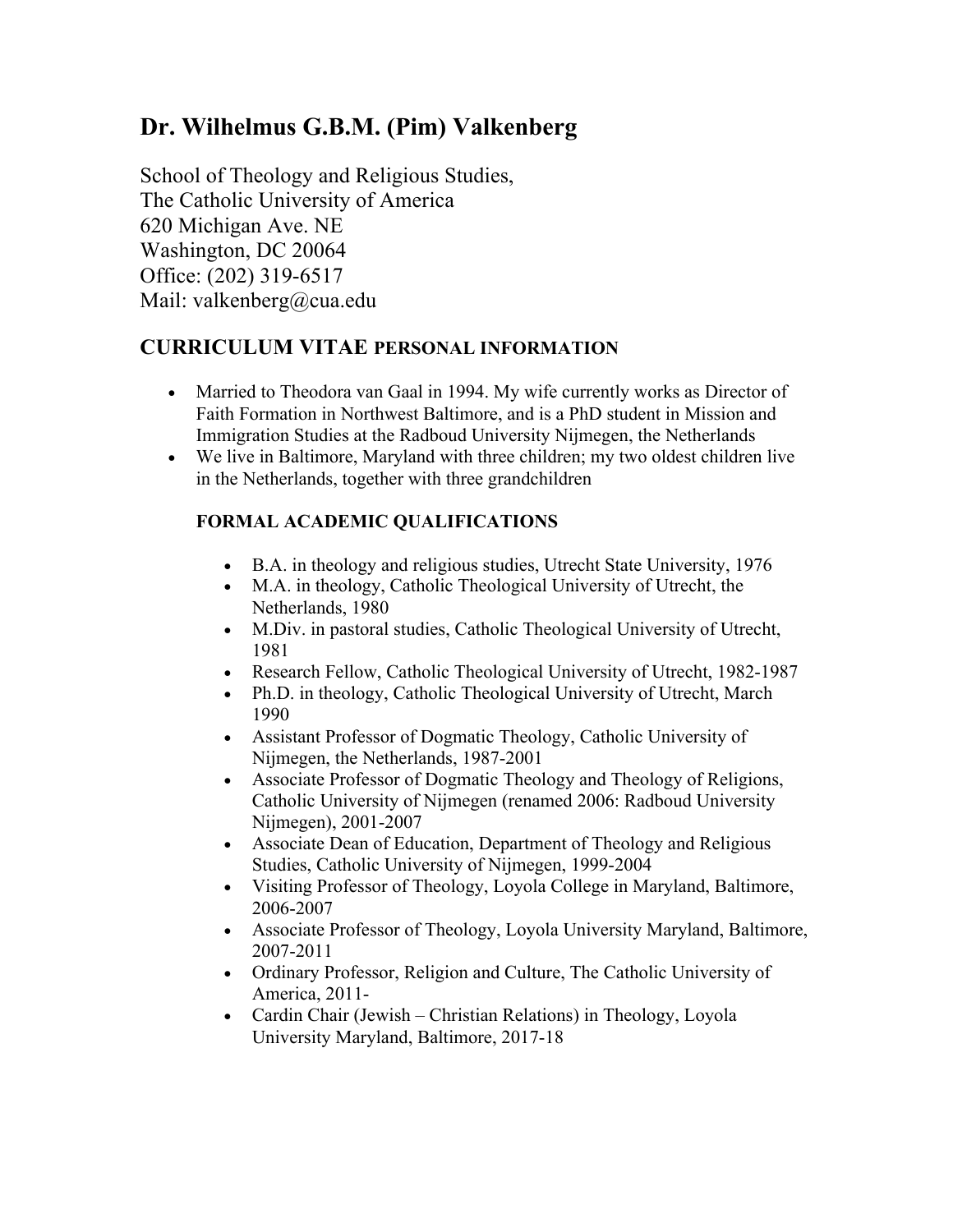#### **SELECTED PUBLICATIONS Books Authored and Books Edited**

- *No Power over God's Bounty: A Christian Commentary on the "People of Scripture" in the Qur'an*, Leuven: Peeters, 2021.
- *De religieuze wet in drie religies* (Tijdschrift voor Theologie 60 (2020), no.1) coedited with Prof. Marcel Poorthuis.
- *Nostra Aetate: Celebrating 50 Years of the Church's Dialogue with Jews and Muslims* (Co-edited with Anthony Cirelli, Washington D.C.: Catholic University of America Press, 2016).
- *Renewing Islam by Service: A Christian View of Fethullah Gülen and the Hizmet Movement* (Washington D.C.: Catholic University of America Press, 2015).
- *World Religions: A Comparative Theological Approach* (Winona MN: Anselm Academic, 2013) Enhanced edition published in 2017.
- *Islam in Nederland: theologische bijdragen in tijden van secularisering*, Amsterdam: Boom, 2011.
- *Fethullah Gülen & de Vrijwilligersbeweging,* Budel: Damon, 2010.
- *Sharing Lights on the Way to God: Muslim-Christian Dialogue and Theology in the Context of Abrahamic Partnership* (Currents of Encounter, 26), Amsterdam – New York NY: Editions Rodopi, 2006.
- *Islam and Enlightenment: New Issues* (Concilium 2005/5), London: SCM Press, 2005.
- *Voorlopers in de vrede*, Budel: Uitgeverij DAMON, 2005.
- *The Three Rings: Textual Studies in the Historical Trialogue of Judaism, Christianity, and Islam* (Publications of the Thomas Instituut Utrecht, New Series vol. 11), Leuven – Dudley MA: Peeters, 2005.
- *In de voetsporen van Abraham*, Budel: Uitgeverij DAMON, 2004.
- *God en geweld*, Budel: Uitgeverij DAMON, 2002.
- *Words of the Living God: Place and Function of Holy Scripture in the Theology of St. Thomas Aquinas* (Publications of the Thomas Instituut te Utrecht, New Series, vol. 6), Leuven: Peeters, 2000.
- *Begaanbare wegen: Christologie en dialoog*, Kampen: uitgeverij Kok, 1998.
- *The Polemical Dialogue: Research into Dialogue, Truth, and Truthfulness*  (Nijmegen Studies in Development and Cultural Change, 24), Saarbrücken: Verlag für Entwicklungspolitik, 1997.
- *Leeswijzer bij 'Mensen als verhaal van God' van Edward Schillebeeckx,* Baarn: Uitgeverij H. Nelissen – Nijmegen: Stichting Edward Schillebeeckx.
- *Did Not Our Heart Burn? Place and Function of Holy Scripture in the Theology of St. Thomas Aquinas* (dissertation Cath. Theol. Univ. Utrecht), Utrecht 1990.

#### **Selected articles:**

• "A Faithful Christian Interpretation of Islam," in: Faithful Interpretations: Truth and Islam in Catholic Theology of Religions, edited by Philip Geister, S.J., and Gösta Hallonsten (Washington D.C.: The Catholic University of America Press, 2021), 165-82.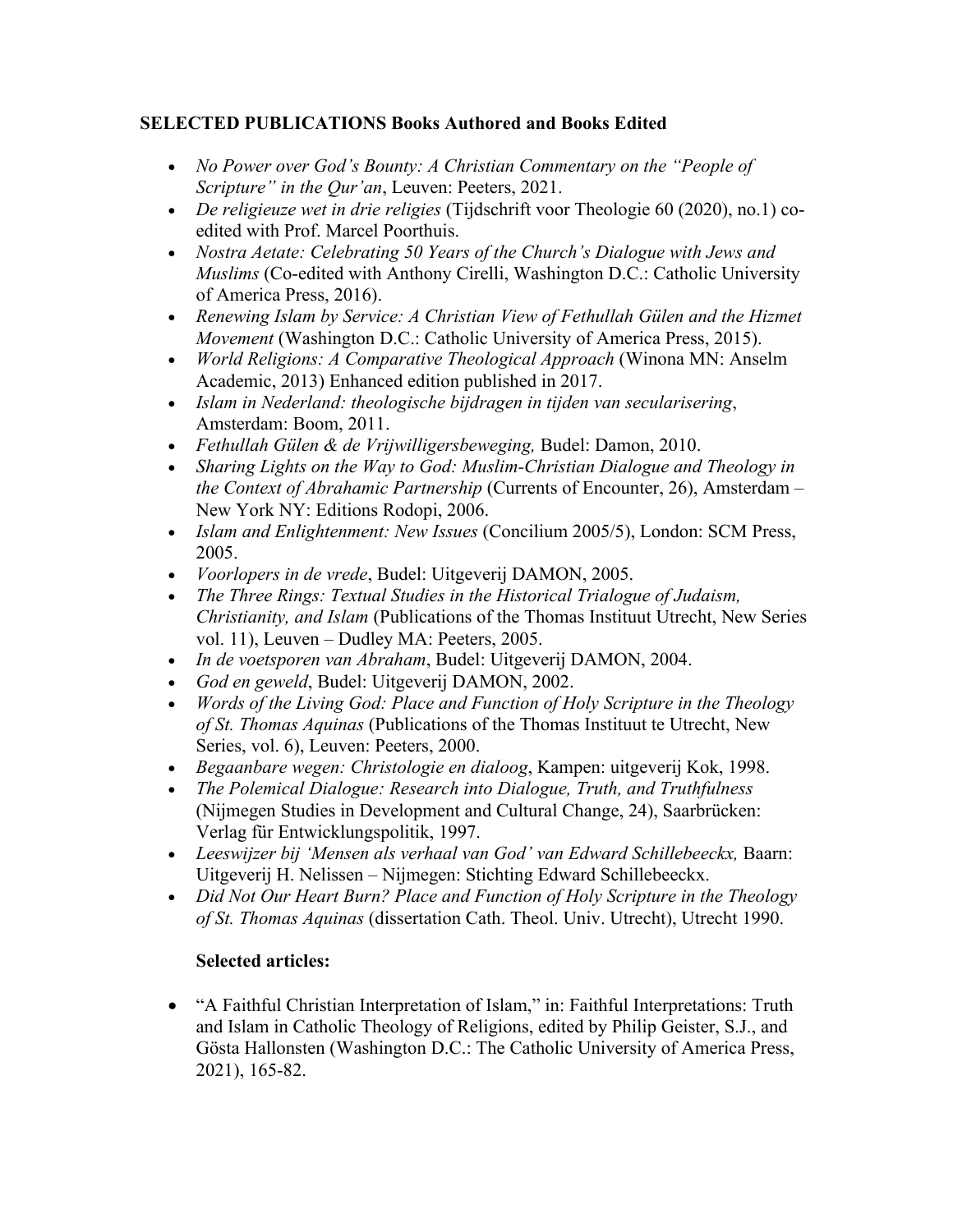- "People of Scripture: A Christian Response," in: *Fine Differences: The Al-Alwani Muslim-Christian Lectures 2010-2017,* edited by Richard J.Jones (Herndon VA: IIIT, 1441AH/2020CE), 118-133.
- *"Nostra Aetate* and Encounters of Friendship," *Concilium* 2020/4 (Signs of Hope in Muslim-Christian Relations), 13-21; Spanish: "*Nostra Aetate* y encuentros de amisdad," *Concilium* 387 (Septembre 2020), 467-476; German: "*Nostra Aetate*  und Begegnungen in Freundschaft," *Concilium* 2020/4, 348-356; Italian: "*Nostra Aetate* e gli incontri di amicizia," *Concilium* 56/4 (2020), 23-33.
- "De religieuze wet in drie religies," *Tijdschrift voor Theologie* 60 no.1 (2020), 6- 15 (with Marcel Poorthuis).
- "Verschuivende verhoudingen: Religieuze wetssystemen in plurale contexten," *Tijdschrift voor Theologie* 60 no.1 (2020), 76-85 (with Marcel Poorthuis).
- "The Thomistic Roots of Schillebeeckx's Theology," in: *The T&T Clark Handbook of Edward Schillebeeckx,* eds. Stephan van Erp and Daniel Minch, (London: T&T Clark, 2020), 19-28.
- "The Missionary Purpose of the *Cribratio Alkorani,*" *Revista Española de Filosofia Medieval* 26 (2019) 15-28.
- "Joden en christenen in de Koran: de literaire gestalte van een polemische dialoog," *Tijdschrift voor Theologie* 58 (2018) 239-58.
- "Christianity in the Qur'ān," in: *Routledge Handbook on Christian – Muslim Relations*, ed. David Thomas (London – New York: Routledge, 2018), 33-41.
- "The Dynamics of the qur'ānic Account of Christianity," in: *Routledge Handbook on Christian – Muslim Relations*, ed. David Thomas (London – New York: Routledge, 2018), 49-56.
- "God in Muslim and Christian Thought" in: *Theological Issues in Christian – Muslim Dialogue,* ed. Charles Tieszen (Eugene OR: Pickwick, 2018), 1-14.
- "Poverty and Asceticism in Islamic Theology and Spirituality," in: *Armut als Problem und Armut als Weg – Poverty as Problem and as Path,* eds. Willem Marie Speelman, Angelica Hilsebein, Bernd Schmies, Thomas Schimmel, Hgs. (Münster – St. Bonaventure NY: Aschendorff, 2018), 359-376.
- "Mission By Service: The Hizmet Movement" *Interkulturelle Theologie. Zeitschrift für Missionswissenschaft* 44 (2018) 167-183.
- "A Common Word or a Word of Justice? Two Qur'anic Approaches to Christian – Muslim Dialogue" in: *The Future of Interfaith Dialogue: Muslim – Christian Encounters through* A Common Word, eds. Yazid Said and Lejla Demiri (Cambridge and New York: Cambridge University Press, 2018), 192-203.
- "Prophets Muḥammad and Jesus: Models and Interpreters of Scripture A Comparative Study," *Australian Journal of Islamic Studies* 2/2 (2017) 82-95.
- "Comparative Criticism: The Qur'ān and Karl Barth" *Comparative Theology*, ed. Ulrich Winkler (Frankfurter Zeitschrift für islamisch-theologische Studien, Special Issue 1), Berlin: EBVerlag, 2017, 71-88.
- "*Nostra Aetate:* Historical Contingency and Theological Significance", in: *Nostra Aetate: Celebrating 50 Years of the Church's Dialogue with Jews and Muslims,*  eds. Pim Valkenberg and Anthony Cirelli (Washington D.C.: The Catholic University of America Press, 2016), 6-26.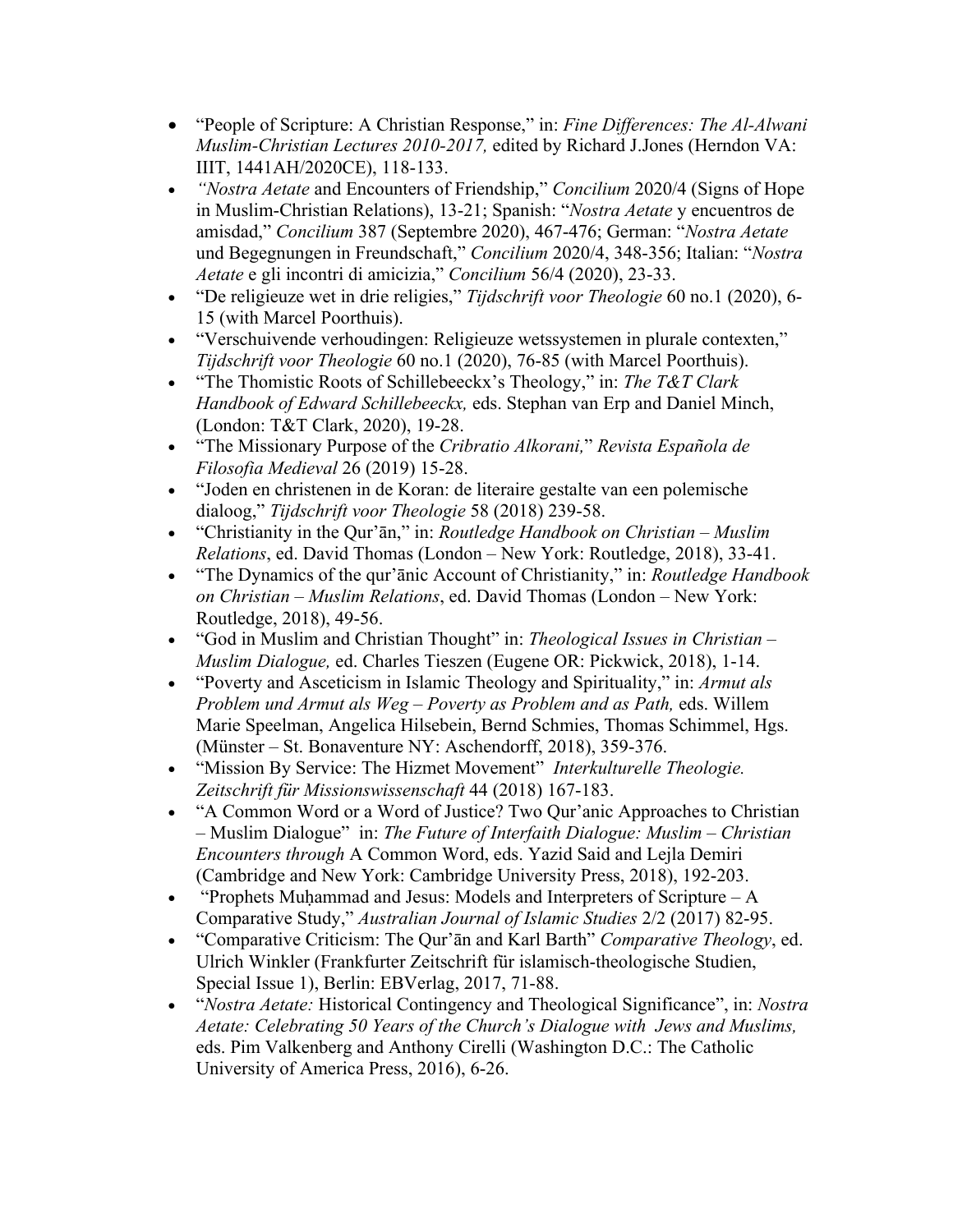- "The Academic Reception of *Nostra Aetate,*" in: *Nostra Aetate: Celebrating 50 Years of the Church's Dialogue with Jews and Muslims*, eds. Pim Valkenberg and Anthony Cirelli (Washington D.C.: The Catholic University of America Press, 2016), 253-63.
- Geert Driessen and Pim Valkenberg, "Islamic Schools in The Netherlands: Compromising between identity and quality?" *The Empirical Science of Religious Education,* edited by Mandy Robbins and Leslie J. Francis (London and New York: Routledge, 2016) 173-85.
- "God(s) of Abraham: Sibling Rivalry Among Three Faiths" *The Christian Century* vol. 133 no. 14 (July 6, 2016), 28-31.
- "Scripture" *The Cambridge Companion to the* Summa Theologiae, eds. Philip McCosker and Denys Turner, Cambridge: Cambridge University Press, 2016, 48- 61.
- "Catholic-Muslim Dialogue in the United States and Europe: Public Space, Private Education, and the Common Good" Jaroslaw Pastuszak (ed.), *Religion and the Common Good: principles and starting points of interfaith dialogue in the context of contemporary social and political shifts*, Olomouc: Refugium, 2015, 203-226.
- "The Intellectual Format of the Hizmet Movement: A Discourse Analysis" *Gülen-Inspired Hizmet in Europe: The Western Journey of Turkish Muslim Movement*, eds. Gürkan Çelik, Johan Leman & Karel Steenbrink: Brussels: Peter Lang, 2015, 49-65.
- "Interreligious Responses to Climate Change: Some Suggestions" *Journal of Inter-Religious Studies* 16 (Winter 2015) 81-86.
- "Fethullah Gülen's Contribution to Muslim-Christian Dialogue in the Context of Abrahamic Cooperation" *Hizmet Studies Review* 2/2 (Spring 2015) 51-66.
- "Una Religio in Rituum Varietate: Religious Pluralism, the Qur'an, and Nicholas of Cusa," in: *Nicholas of Cusa and Islam: Polemic and Dialogue in the Late Middle Ages* (Studies in Medieval and Reformation Traditions, 183) eds. Ian Christopher Levy, Rita George-Tvrtković & Donald F. Duclow, Leiden – Boston: Brill, 2014, 30-48.
- "Can We Talk Theologically? Thomas Aquinas and Nicholas of Cusa on the Possibility of a Theological Understanding of Islam," in: *Rethinking the Medieval Legacy for Contemporary Theolog*y, edited by Anselm K. Min, Notre Dame IN: University of Notre Dame Press, 2014, 131-166.
- "Foreword" in: Matthew A. Tapie, *Aquinas on Israel and the Church: the Question of Supersessionism in the Theology of Thomas Aquinas*, Eugene OR: Pickwick Publications, 2014, ix-xii.
- "How Others Bear Witness To Our Faith: Aquinas and *Lumen Gentium*, *Jaarboek 2013Thomas Instituut Utrecht*, Henk Schoot, ed., Utrecht: Thomas Instituut, 2014, 55-75.
- "One Faith, Different Rites: Nicholas of Cusa's Awareness of Religious Pluralism," in: Understanding Religious Pluralism: Perspectives from Religious Studies and Theology, edited by Peter C. Phan and Jonathan S. Ray, Eugene OR: Pickwick Publications, 2014, 192- 208.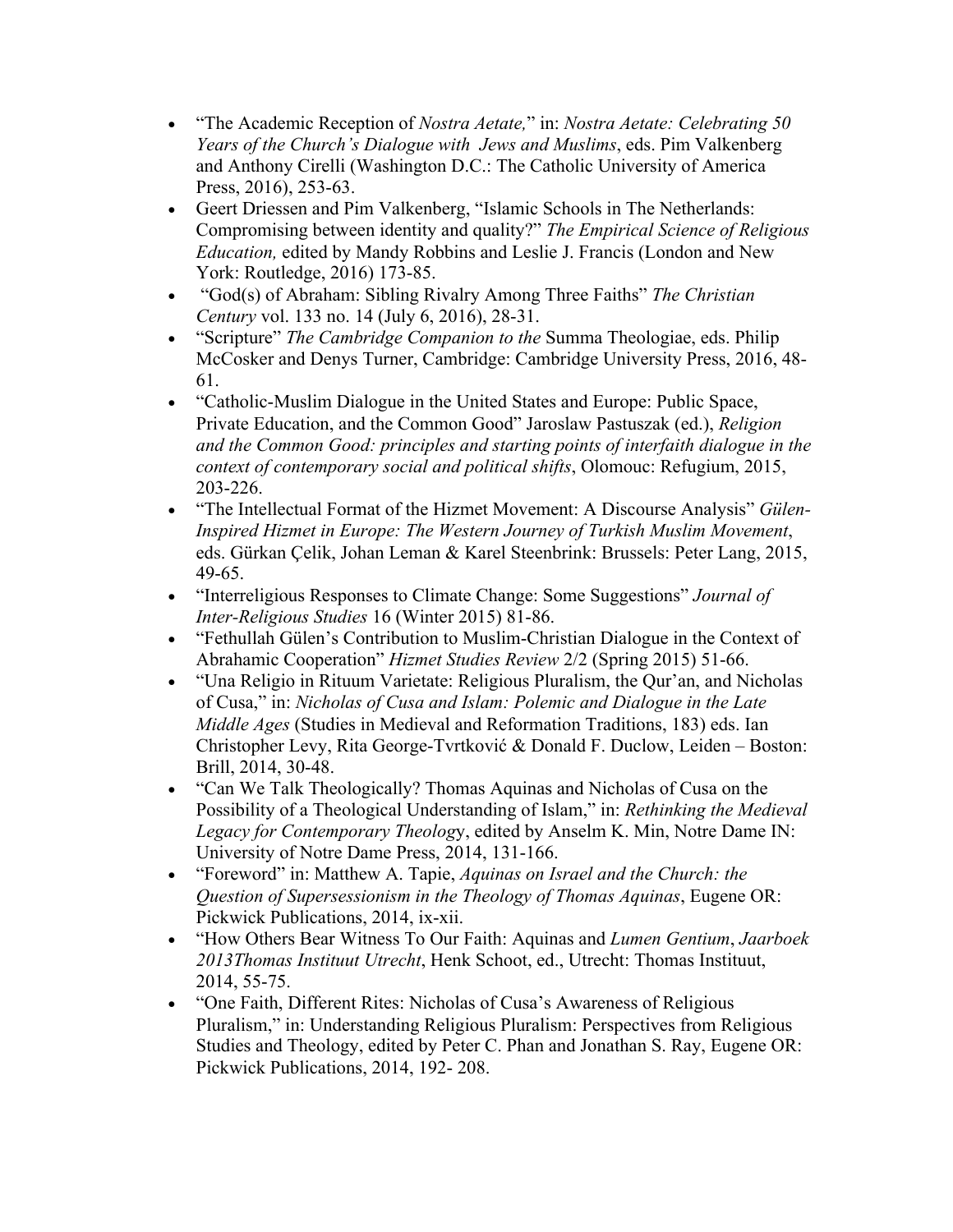- "Navigating Neuralgic Issues: The Art of David B. Burrell, C.S.C.," Modern Theology 30/1 (January 2014) 146-152.
- "Gids tot vrede. Franciscus als voorbeeld in de hedendaagse interreligieuze dialoog," in: *De volgeling die voorgaat: Leiderschap in het licht van Franciscus van Assisi*, red. Krijn Pansters, Nijmegen: Valkhof pers, 2014, 77-89.
- "Learning With and From Religious Others," in: *Teaching Theology and Religion*  16/4 (October 2013) 391.
- "Introduction: Exploring World Religions through Dialogue," and "Conclusion: Learning World Religions by Encountering Religious Others," in: *World Religions: A Comparative Theological Approach*, Pim Valkenberg, ed. (Winona MN: Anselm Academic, 2013) pp. 7- 14 and 249-261.
- "Fethullah Gülen and Peace as Horizon of Tolerance and Dialogue," in: Preventing Violence and Achieving World Peace: The Contributions of the Gülen Movement, edited by Ori Z Soltes and Margaret A. Johnson (Washington College Studies in Religion, Politics, and Culture, vol. 4), New York: Peter Lang, 2013, pp. 41-53.
- "The Hizmet Movement in the Dialogue between Muslim and Christian Religious Traditions" in: *The Gülen Hizmet Movement and its Transnational Activities: Case Studies of Altruistic Activism in Contemporary Islam,* eds. Sophia Pandya, Nancy Gallagher, Boca Raton FL: Brown Walker Press, 2012, pp. 35-54.
- "Learned Ignorance and Faithful Interpretation of the Qur'an in Nicholas of Cusa (1401- 1464), in: *Learned Ignorance: Intellectual Humility among Jews, Christians, and Muslims*, eds. James L. Heft, S.M., Reuven Firestone, and Omid Safi, Oxford: Oxford University Press, 2011, pp. 34-52.
- "Sifting the Qur'an: Two Forms of Interreligious Hermeneutics in Nicholas of Cusa," in: *Interreligious Hermeneutics in Pluralistic Europe*, eds. David Cheetham, Ulrich Winkler, Oddbjorn Leirvik, Judith Gruber (Currents of Encounter, 40) Amsterdam – New York: Editions Rodopi, 2011, pp. 27-48.
- "Die Schrift mit der Kirche lesen`: Joseph Ratzinger, die Tradition der Geheimnisse des Lebens Jesu und 'theologische Exegese' in Amerika," in: *Der Jesus des Papstes: Passion, Tod und Auferstehung im Disput*, Hermann Häring (Hg.), Berlin: Litt Verlag, 2011, S. 37-54.
- "Abraham: Conflicting Interpretations and Symbol of Peaceful Cooperation", in: *Encounters of the Children of Abraham from Ancient to Modern Times*, eds. Antti Laato, Pekka Lindqvist, Leiden: Brill, 2010, pp. 313-326.
- "Das Konzept der Offenbarung im Islam aus der Perspektive Komparativer Theologie", in: Reinhold Bernhardt, Klaus von Stosch (Hg.), *Komparative Theologie: Interreligiöse Vergleiche als Weg der Religionstheologie* (Beiträge zu einer Theologie der Religionen, 7), Zürich: Theologischer Verlag, 2009, pp. 123- 145.
- "Fethullah Gülen's Contribution to Muslim-Christian Dialogue in the Context of Abrahamic Cooperation", in: *Islam in the Contemporary World 1: the Fethullah Gülen Movement in Thought and Practice. Conference Proceedings November 12-13, 2005, Rice University, Houston, Texas*. Somerset N.J.: Tughra Books, 2009, pp. 1-10.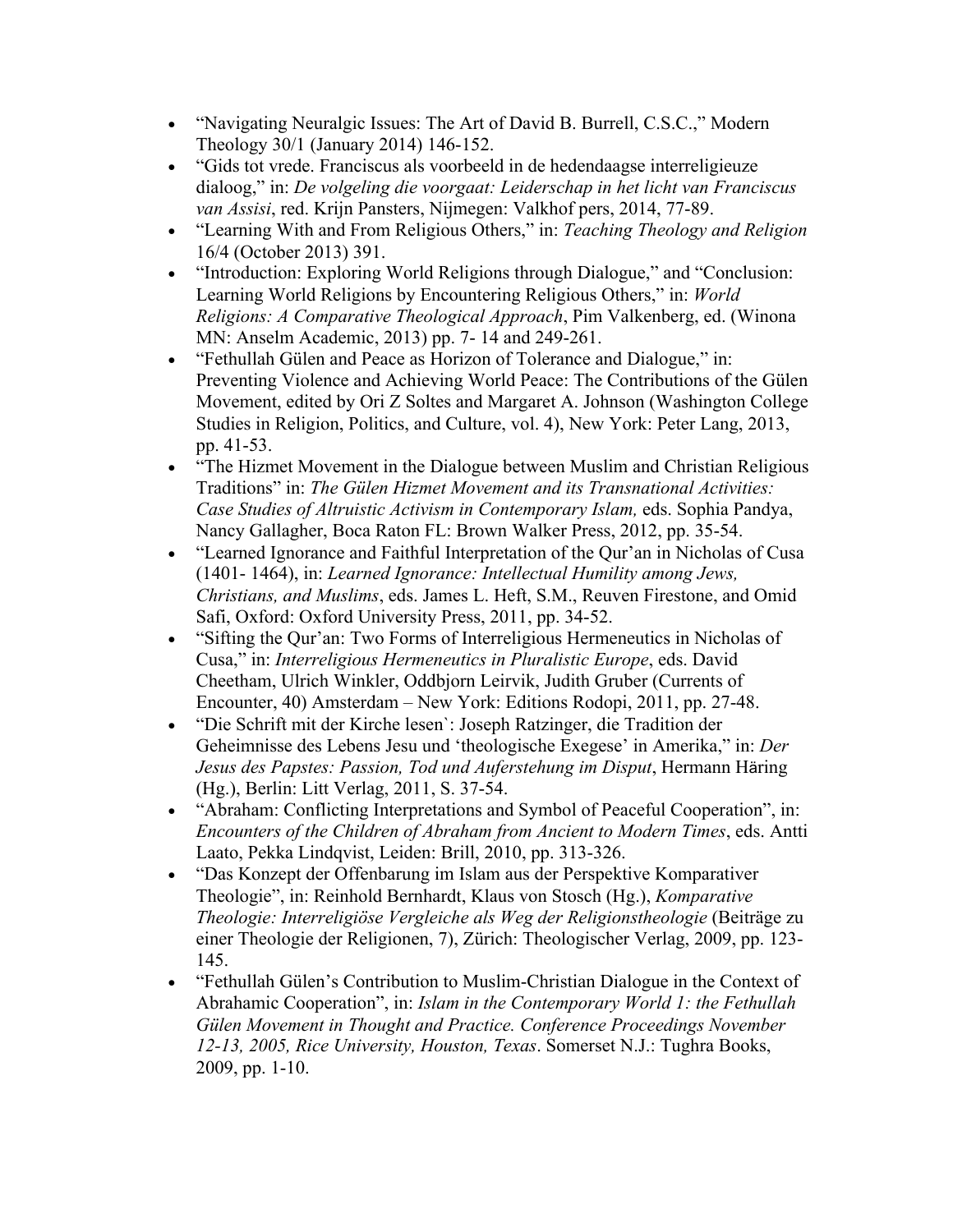- "De Dialoog tussen moslims en christenen een theologisch perspectief", in: Marianne Moyaert en Paul Kevers (red.), *Wanneer alteriteit realiteit wordt: Christendom en islam, Bijbel en Koran*, Leuven – Voorburg: Acco, 2008, 213- 230.
- (with Harm Goris) "'In Hem is Gods volheid lijfelijk aanwezig': Jezus en de religies", *Tijdschrift voor Theologie* 48 (2008) 403-421
- "Towards 'Abrahamic Learning Communities': How to Learn from Violence and Prejudices in Interreligious Polemics on Abraham and his Family", in: *Your Heritage and Mine: Teaching in a Multi-Religious Classroom*, eds. Lena Roos & Jenny Berglund (Studies on Inter-Religious Relations, 43) Uppsala: Swedish Science Press, 2008, pp. 154-162
- (with Gürkan Celik), "Gülen's Approach to Dialogue and Peace: Its Theoretical Background and Some Practical Perspectives", *The International Journal of Diversity in Organisations, Communities and Nations* 7/1 (2007) 29-38
- "Being Found while Seeking: In Search of a Basic Structure of Root Metaphors in Muslim Spirituality", *Studies in Spirituality* 16 (2006): 39-58.
- "Does the Concept of 'Abrahamic Religions' have a Future?", in: *Islam and Enlightenment: New Issues* (Concilium 2005/5), eds. Erik Borgman, Pim Valkenberg, London: SCM Press, 2005, pp. 103-11
- "Aquinas and Christ's Resurrection: the Influence of the *Lectura super Ioannem*  20-21 on the *Summa theologiae*", in: *Reading John with St. Thomas Aquinas: Theological Exegesis and Speculative Theology*, eds. Michael Dauphinais, Matthew Levering, Washington D.C.:Catholic University of America Press, 2005, pp. 277-89.
- (with Marcel Poorthuis, Barbara Roggema) "Judaism, Christianity, and Islam: Three Related but Discordant Voices", in: *The Three Rings: Textual Studies in the Historical Trialogue of Judaism, Christianity, and Islam*, eds. Barbara Roggema, Marcel Poorthuis, Pim Valkenberg, Leuven: Peeters, 2005, pp. ix-xxii.
- (with Adelbert Davids) "John of Damascus: the Heresy of the Ishmaelites", in: *The Three Rings: Textual Studies in the Historical Trialogue of Judaism, Christianity, and Islam*, eds. Barbara Roggema, Marcel Poorthuis, Pim Valkenberg, Leuven: Peeters, 2005, pp. 71-90.
- "Polemics, Apologetics, and Dialogue as Forms of Interreligious Communication between Jews, Christians, and Muslims in the Middle Ages", in: *Religious Polemics in Context,* eds. T.L. Hettema, A. van der Kooij (Studies in Theology And Religion, vol. 11), Assen: Van Gorcum, 2004, pp. 376-83.
- "Interreligious Dialogue as Polemical Conversation", in: *Theology and Conversatiom: Towards a Relational Theology*, eds. Jacques Hears, Peter De Mey (Bibliotheca Ephemeridum Theologicarum Lovaniensium, 172), Leuven: Unversity Press / Uitgeverij Peeters, 2004, pp. 475-85.
- "The Future of Religion: From Interreligious Dialogue to Multiple Religious Identity?", *Studies in Interreligious Dialogue* 14 (2004) 95-107.
- (with H.J.M. Schoot) "Thomas Aquinas and Judaism", *Modern Theology* 20 (2004) /1, 51-70. Also in: *Aquinas in Dialogue: Thomas for the twenty-first century*, eds. Jim Fodor, Frederick Christian Bauerschmidt, Malden MA / Oxford: Blackwell Publishing 2004, pp. 47-66.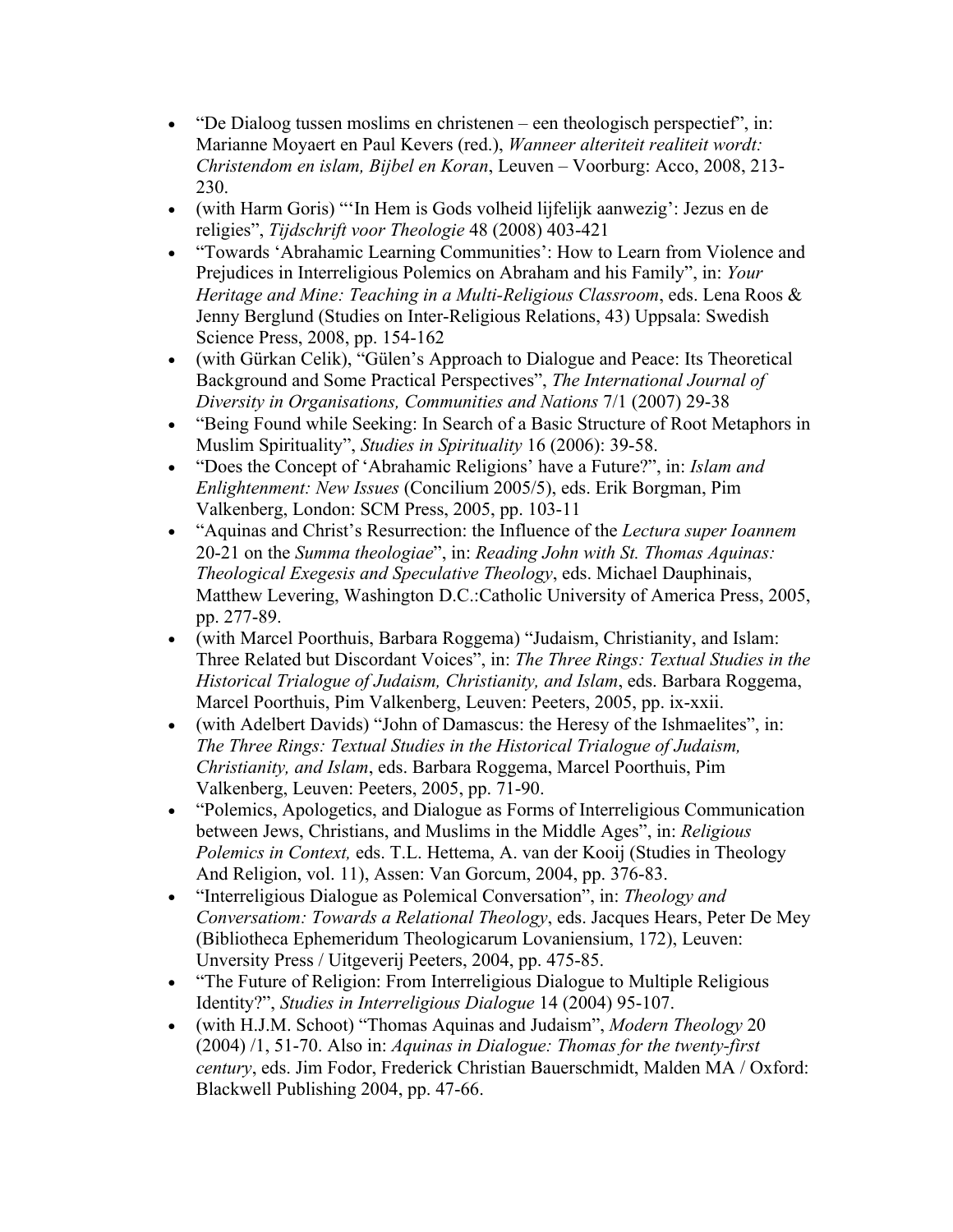- "Christian Identity and Theology of the Trinity", in: *Identity and Religion: A Multi- disciplinary Approach,* eds. Ad Borsboom, Frans Jespers (Nijmegen Studies in Development and Cultural Change, 42), Saarbrücken: Verlag für Entwicklungspolitik, 2003, pp. 267-90.
- "Jacques Dupuis as a Theologian with a Reversed Mission: some remarks on his controversial theology of religious pluralism", in: *Mission is a Must: Intercultural Theology an the Mission of the Church*, eds. Frans Wijsen, Peter Nissen (Church and Theology in Context, vol. 40), Amsterdam – New York: Editions Rodopi, 2002, pp. 147-58 .
- "John of Damascus and the Theological Construction of Christian Identity vis-àvis Early Islam", in: *Jaarboek 2000 Thomas Instituut te Utrecht*, Utrecht 2001, pp. 8-30
- "Confessing One God amongst Muslims and Jews: an ecumenical-theological conversation", *International Review of Mission* 89 (2000) nr. 352, 105-14.
- "Christ and the Spirit: Towards a Bifocal Theology of Religions", in: *The Myriad Christ: Plurality and the Quest for Unity in Contemporary Christology*, eds. Terrence Merrigan, Jacques Haers (Bibliotheca Ephemeridum Theologicarum Lovaniensium, 152), Leuven: University Press / Uitgeverij Peeters, 2000, pp. 121- 29.
- (with Geert Driessen) "Islamic Schools in the Netherlands: Compromising between Identity and Quality?", *British Journal of Religious Education*, 23/1, 2000, 15-26.
- "How to Talk to Strangers: Aquinas and Interreligious Dialogue in the Middle Ages", in: *Jaarboek 1997 Thomas Instituut te Utrecht,* Utrecht 1998, pp. 9-47.
- "The Myth of a Dialogue between Equals: Who Needs Interreligious Dialogue in Western Europe?", in: *The Polemical Dialogue: Research into Dialogue, Truth, and Truthfulness*, eds. Pim Valkenberg, Frans Wijsen, Saarbrücken: Verlag für Entwicklungspolitik, 1997, pp. 85- 104.
- "Christ and the Other Ways", in: *Die widerspenstige Religion: Orientierung für eine Kultur der Autonomie?* (FS H.Häring), Kampen: Kok Pharos, 1997, pp. 377- 96.
- "By the Power of the Passion of Christ': The Place of Christ in Aquinas' Theology of Penance", in: *Tibi soli peccavi: Thomas Aquinas on Guilt and Forgiveness*, ed. Henk J.M. Schoot (Publications of the Thomas Instituut te Utrecht, New Series, vol. 3), Leuven: Peeters, 1996, pp. 151-74.
- "The Functions of Holy Scripture in Aquinas' Theology on the Resurrection of Christ", in: *Atti del IX Congresso Tomistico Internazionale*, vol. VI: *Storia del Tomismo, Fonti e Riflessi* (Studi Tomistici 45), Città del Vaticano: Libreria Editrice Vaticana 1992, 13-22.
- "Readers of Scripture and Hearers of the Word in the Mediaeval Church", *Concilium* 1991/1, London: SCM Press, 47-57.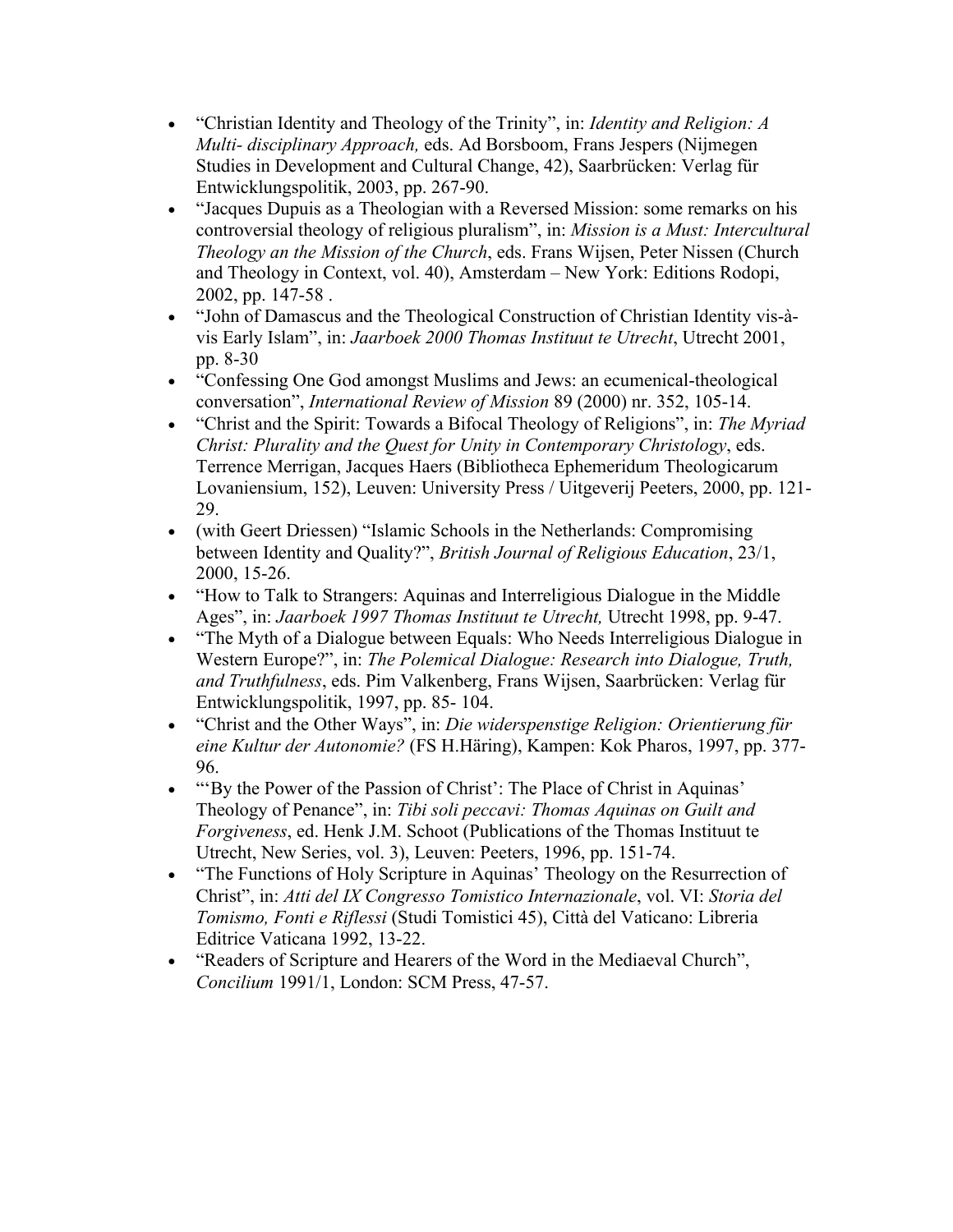## **COURSES TAUGHT**

- Introductory courses on World Religions, Nijmegen and Heerlen (1994-1998)
- Introductory courses on interdisciplinary approaches to the phenomenon of religion for students in religious studies, Nijmegen (1999-2004)
- Introductory courses on Christianity as local and global religion, Nijmegen (2005- 2006)
- Undergraduate courses on Christology and ecclesiology for theologians, Nijmegen (1988-1992)
- Undergraduate courses on God in the dialogue between Abrahamic religions for students in religious studies, Nijmegen and Heerlen (1992-2006)
- Undergraduate courses on Christology and Savior Figures for students in religious studies, Nijmegen and Heerlen (1992-2005)
- Undergraduate course on the Theology of Non-Christian Religions, Leuven (1999-2000)
- Undergraduate course on Recent Models of Systematic Theology for students in theology, Utrecht (1990-1991)
- Graduate courses on the Theology of Creation for theologians, Nijmegen (1990- 1994)
- (in English) Graduate courses on Contemporary Christologies for the M.Phil programme of St. Augustine College of South Africa, Johannesburg (2000, 2002)
- (in English) Graduate courses on Theological Hermeneutics in Intercultural and Interreligious Perspective for students of the Nijmegen Graduate School of Theology (2000-2003)
- (in English) Graduate course on Christology in Intercultural and Interreligious Perspectives for the students of the Nijmegen Graduate School of Theology (2002, 2005)
- (in English) Graduate course on Mission in Various Religious Traditions, for the students of the Nijmegen Graduate School of Theology (2002-2004)
- Introduction to Theology, Loyola University Maryland (Fall semester 2006- 2010).
- Christian Theology and World Religions, Loyola University Maryland (Spring semester 2007 – 2010). Some of these courses are service-learning courses
- Christianity and Islam (seminar), Loyola University Maryland, Spring 2007, and Fall 2007– 2010)
- Honors Course: The Medieval World, Loyola University Maryland, Spring 2008. First Year Experience (with core advising), Loyola University Maryland, Fall 2008 & 2009
- Undergraduate seminar: The Mysteries of the Life of Christ in Theology and Music, Loyola University Maryland, Spring 2009.
- Ethics: Peace Ethics, Loyola University Maryland, Spring 2010.
- Alpha course "Children of Abraham: Polemical Encounters & Peaceful Coexistence"(Introduction to Theology with core advising), Loyola University Maryland, Fall 2010.
- At the Catholic University of America, I teach the following courses: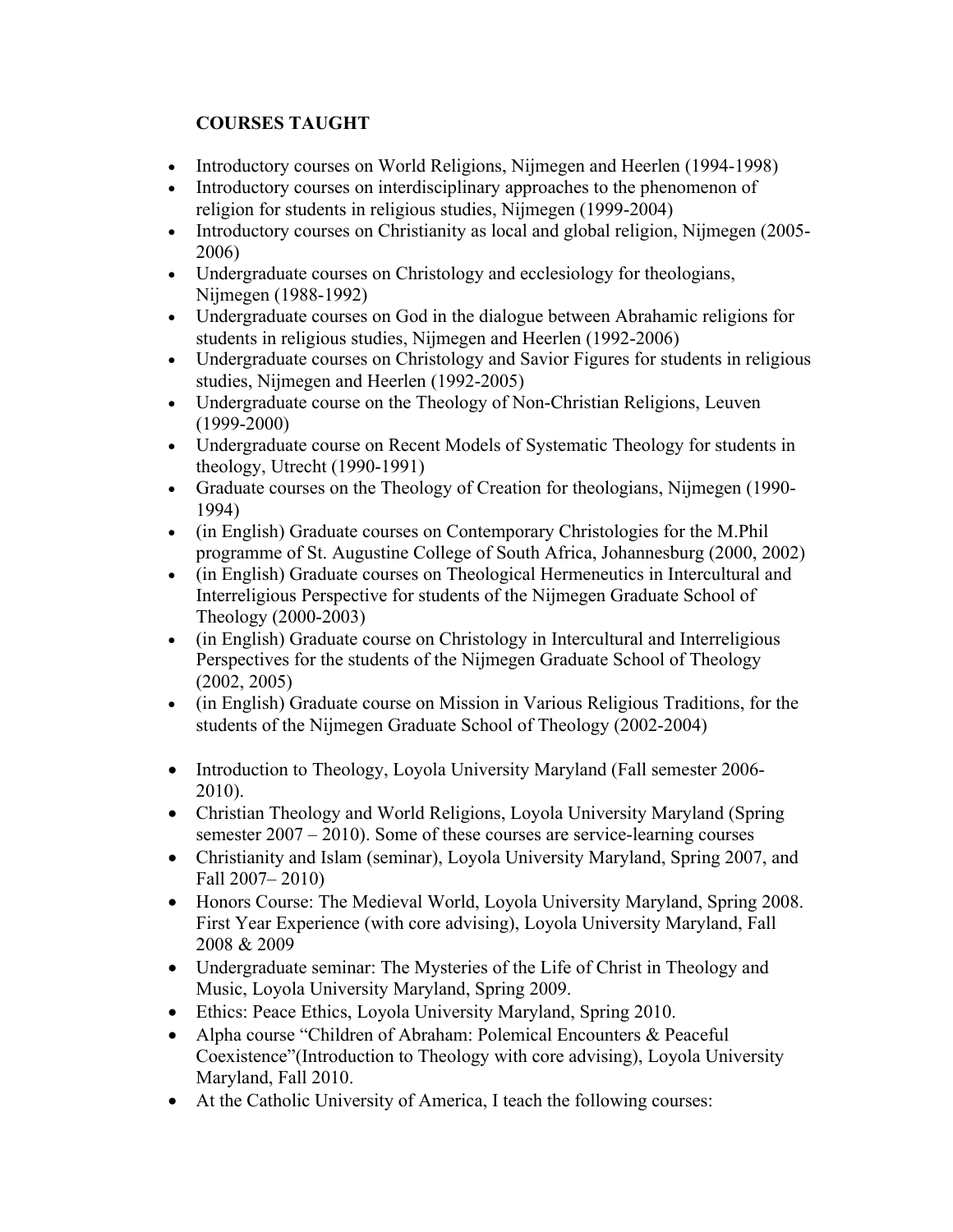- TRS 290 World Religions
- TRS366 Mysteries of the Life of Christ in Theology and Music
- TRS 395 Christian-Muslim Relations
- TRS 398 Introduction to Islam
- TRS 491 Theology of World Religions
- TRS760C Theological Reading of Scripture
- TRS 780B Religion and Hermeneutics
- TRS 782B Interreligious Dialogue
- TRS 782E Encounters between Abrahamic Religions
- TRS 864C Muslim God, Christian God
- TRS 891B Comparative Readings of the Qur'an

#### **MEMBERSHIP OF PROFESSIONAL ORGANIZATIONS AND EDITORIALS**

- Editorial Board, Jaarboek of the Thomas Instituut te Utrecht (1989-2017)
- Faith and Order section of the Dutch Council of Churches, on behalf of the Dutch Roman Catholic Conference of Bishops (1990-2000)
- Steering Committee Churches in Solidarity with Women, Dutch Council of Churches and Dutch Roman Catholic Conference of Bishops (1994-2001)
- Senior Member, Netherlands School of Advanced Studies in Theology and Religion (1995- 2007)
- Member (1990-2007) and chair (1996-2001) of the Dutch Society of Catholic Theologians
- Editorial Board, Begrip Moslims– Christenen (1998-2007)
- European Society for Catholic Theology (1999-2017)
- American Academy of Religion (2004- ).
- European Society for Intercultural Theology and Interreligious Studies (2005- )
- Editorial Board, Tijdschrift voorTheologie (2006-2020)
- Editorial Board, Studies in Interreligious Dialogue (2011-2019); Associate Editor  $(2020- )$
- Learned Ignorance Trialogue Group, sponsored by the Institute for Advanced Catholic Studies at the University of Southern California (2006-2007).
- Member (2008-2011) and chairman (2010-2011) of the Steering Committee of the Comparative Theology group at the Catholic Theological Society of America.
- Mid-Atlantic Muslim Catholic Dialogue, sponsored by Islamic Circle of North America and the United States Catholic Conference of Bishops (2008-2015); National Muslim – Catholic Dialogue (2017- )
- Special Interest Group on Christian-Muslim dialogue of the Catholic Theological Society of America (2008-2010)
- Maryland Clergy Initiative group, sponsored by the Institute for Christian and Jewish Studies and the Baltimore Jewish Council (2010-2012).
- Director of the Institute for Interreligious Studies and Dialogue, The Catholic University of America
- Advisory Board of RumiForum, Washington D.C. (2011-)
- Advisory Board of the Al-Alwani Chair, Washington Theological Consortium (2011- 2014)